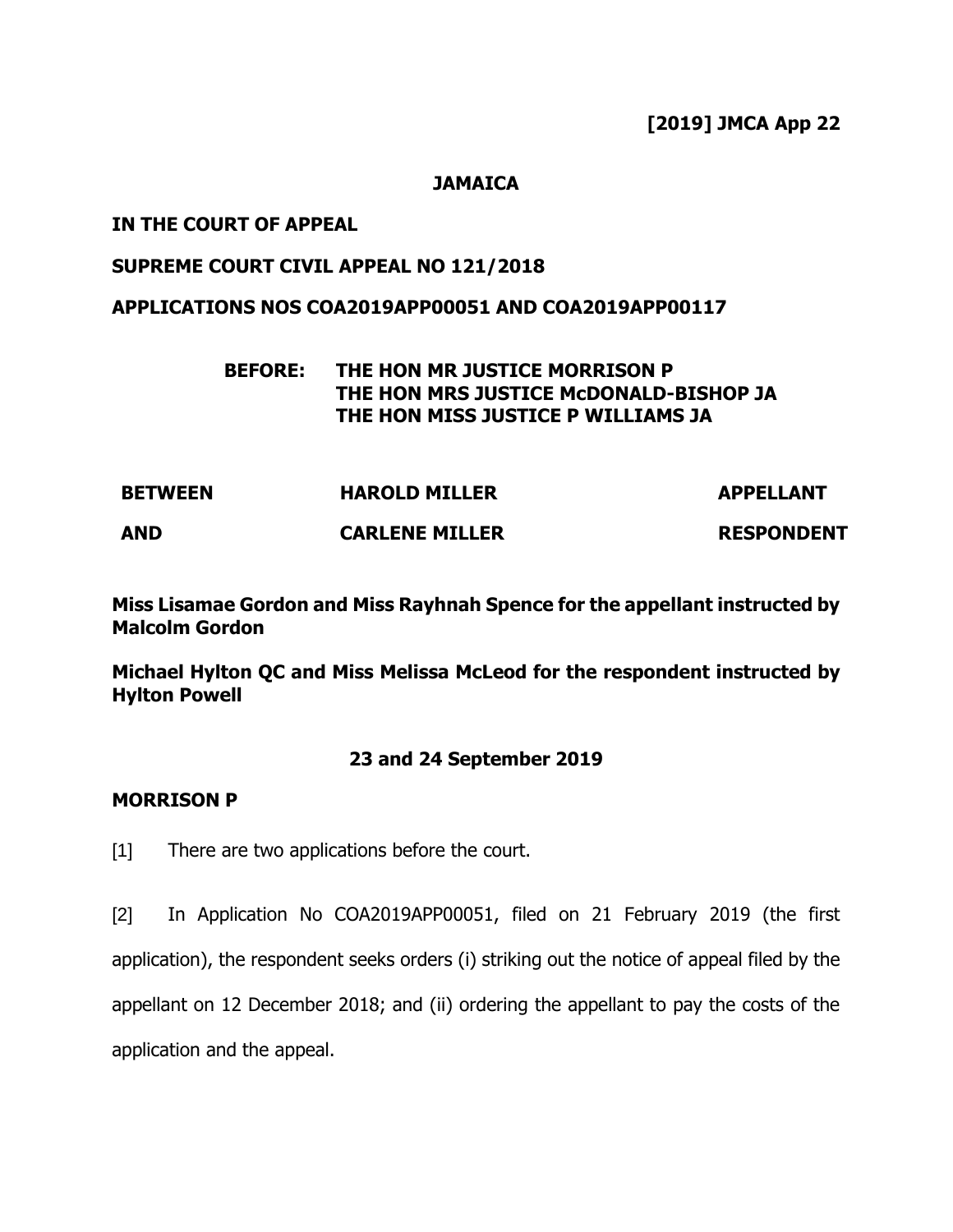[3] The grounds of this application are that (i) the notice of appeal was filed out of time; (ii) the appellant has failed to file written submissions in support of his appeal; (iii) despite being notified by the registry of this court that the correct procedure has not been followed, the appellant has failed to comply with the rules or to take any steps to rectify his breaches of the rules; (iv) the appellant has been in sole possession of the parties' joint property for more than 10 years, without paying any part of the compensation ordered by this Honourable Court; and (v) it would be in the interest of the overriding objective and would save expense and the court's resources if the orders sought were granted.

[4] In Application No COA201900117, filed on 5 June 2019 (the second application), the appellant seeks an order extending the time for filing the notice of appeal to 12 December 2018, the date on which it was actually filed.

[5] The second application is supported by an affidavit sworn to by Miss Rayhnah Spence, one of the appellant's attorneys-at-law, in which it is stated that (i) the delay in filing the notice of appeal was not inordinate; (ii) the appellant's failure to file notice of appeal in time was not wilful; and (iii) since being advised by the Court of Appeal on 30 April 2019 that the appeal was out of time, "the correct steps have been taken to rectify the breaches".

[6] The relevant rules of the Court of Appeal Rules 2002 (the CAR) which are in play in relation to these applications are as follows: (i) rule  $1.11(1)(b)$ , which provides that, in cases in which permission to appeal is required as a precondition to filing notice of appeal,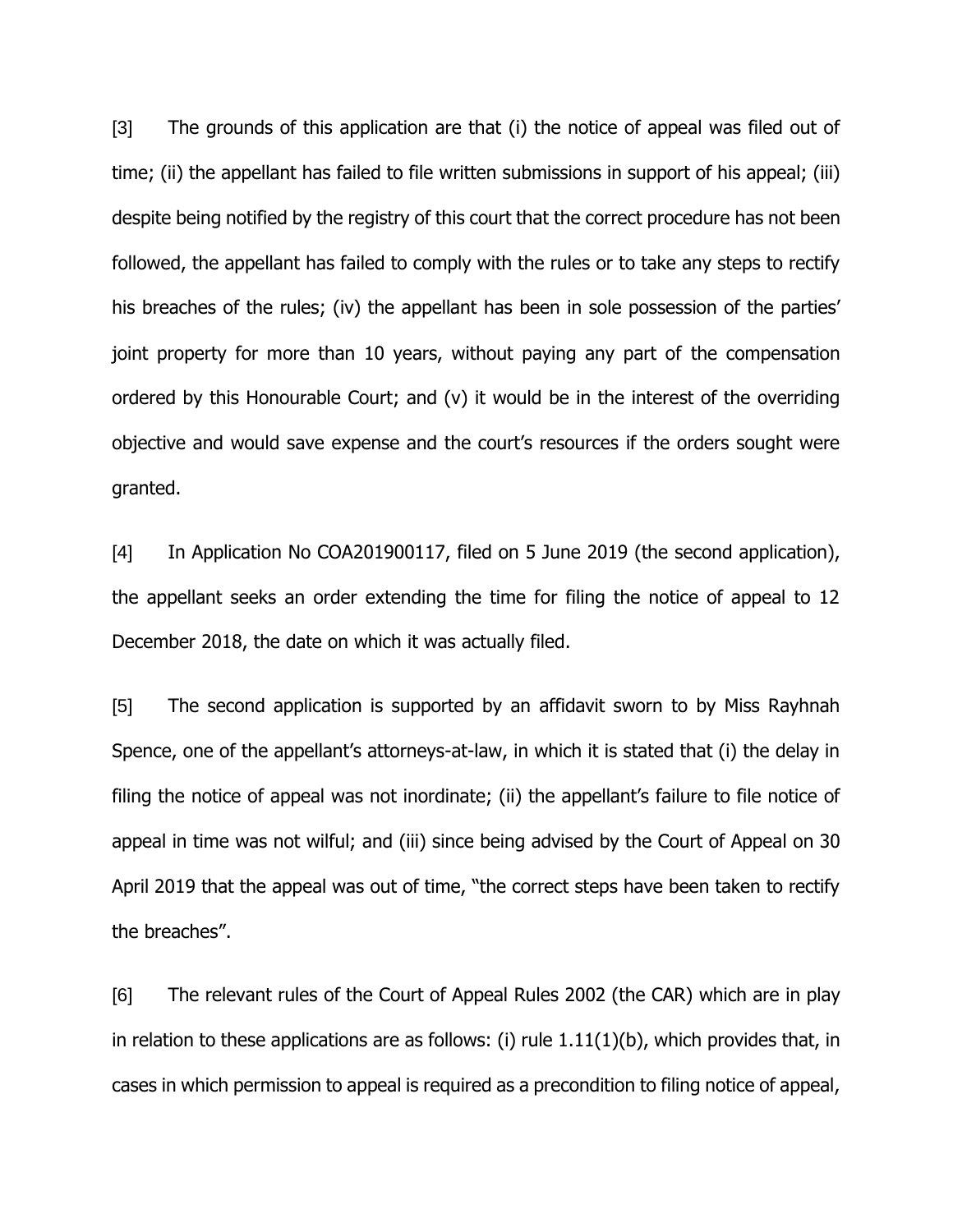notice of appeal must be filed within 14 days of the date on which permission to appeal is granted; (ii) rule 2.20(1), which provides that, where an appellant fails to comply with any of the rules, any other party may apply to the court to dismiss the appeal; (iii) rule 2.4(1), which provides that on a procedural appeal the appellant must file and serve written submissions in support of the appeal within 14 days of the filing of the notice of appeal; (iv) rule 1.11(2), which provides that the court may extend time for the filing of the notice of appeal; and (v) rule  $1.7(2)(b)$ , which provides that the court may extend time for compliance with any rule, practice direction, order or direction of the court even if the application for an extension is made after the time for compliance has passed.

[7] In relation to an application for extension of time, the longstanding rule of this court, sanctioned by an unbroken line of authority, is that the court will consider the length of the delay; the proffered reasons for the delay; whether there is an arguable case for an appeal; and the degree of prejudice to the other party or parties if time is extended. However, the overriding principle is that justice has to be done, with the result that the court is not bound to refuse an application for extension of time in the absence of a good reason for the delay. In other words, the court's power to grant an extension of time is discretionary (see **Leymon Strachan v Gleaner Company Ltd and Dudley Stokes**, (unreported), Court of Appeal, Jamaica, Motion No 12/1999, judgment delivered 6 December 1999; **Jamaica Public Service Company Ltd v Rose Marie Samuels** [2010] JMCA App 23, paras [28]-[29]).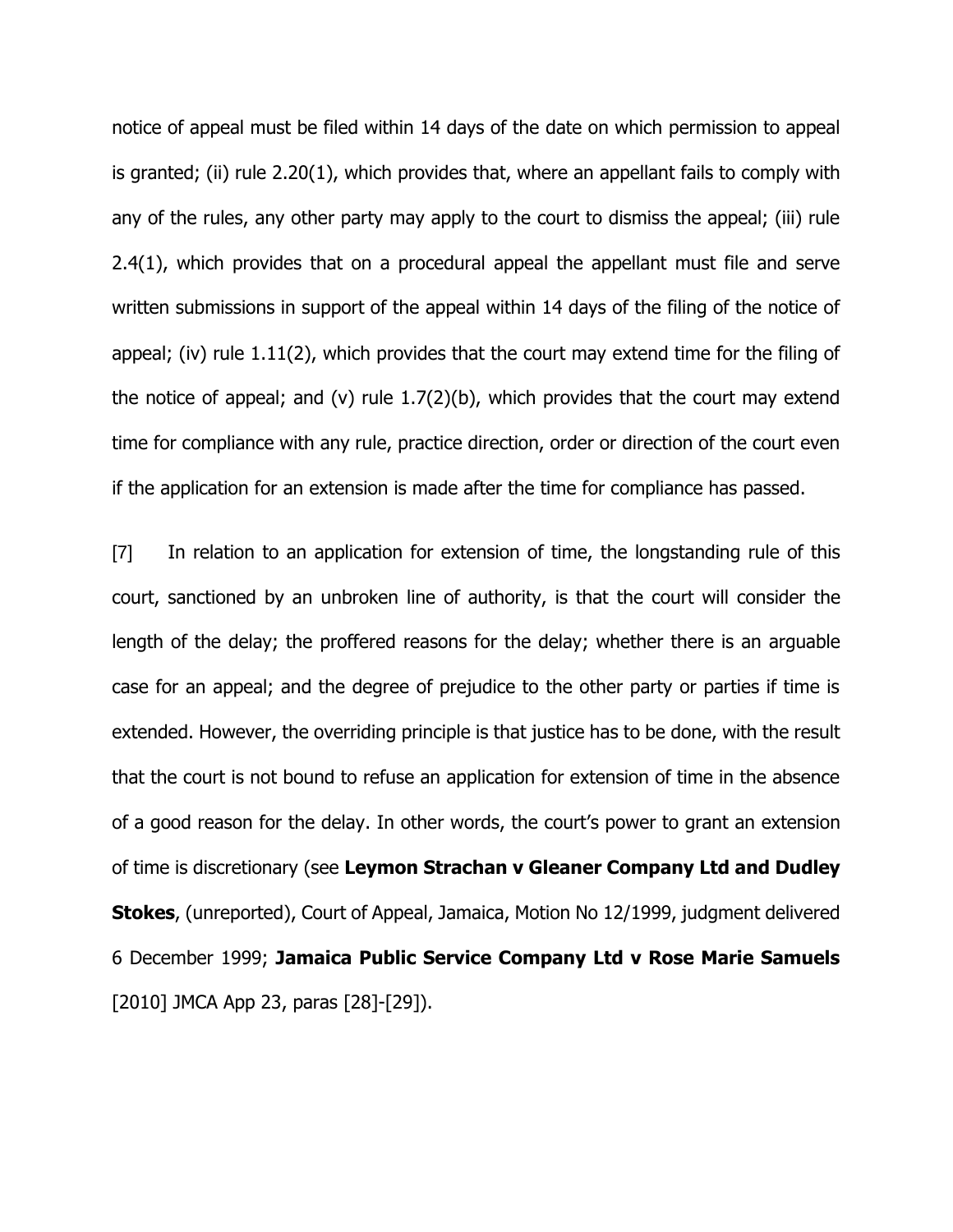[8] Similar, if not identical, considerations arise on an application to strike out for want of prosecution (see **Ronham & Associates Ltd v Christopher Gayle and Mark Wright** [2010] JMCA App 17, paras [25]-[26]).

[9] With these principles in mind, the factual background to these applications may be shortly stated. On 17 July 2015, this court made various orders in contested matrimonial property proceedings in favour of the respondent. These orders were stayed pending an appeal by the appellant to the Privy Council. The Privy Council dismissed the appeal on 19 July 2017. Inconclusive discussions between the parties with a view to working out this court's orders in favour of the respondent led her to make two further applications in aid of execution of those orders to a judge of the Supreme Court. On 30 July 2018, the judge decided both applications in the respondent's favour and refused leave to appeal. However, on 15 November 2018, the appellant successfully moved this court for leave to appeal against the judge's orders. Accordingly, the appellant filed notice of a procedural appeal on 12 December 2018. But the appellant did not file any submissions in support of the appeal. On 18 December 2018, the Deputy Registrar of this court wrote to the appellant's attorneys-at-law to say that the notice of appeal was out of time and to invite the appellant to take steps to extend or enlarge time for this purpose. As we have indicated, the first application was filed on 21 February 2019 and the second on 5 June 2019.

[10] With the agreement of the parties, since a decision on the second application in favour of the appellant was potentially dispositive of the first, we heard submissions from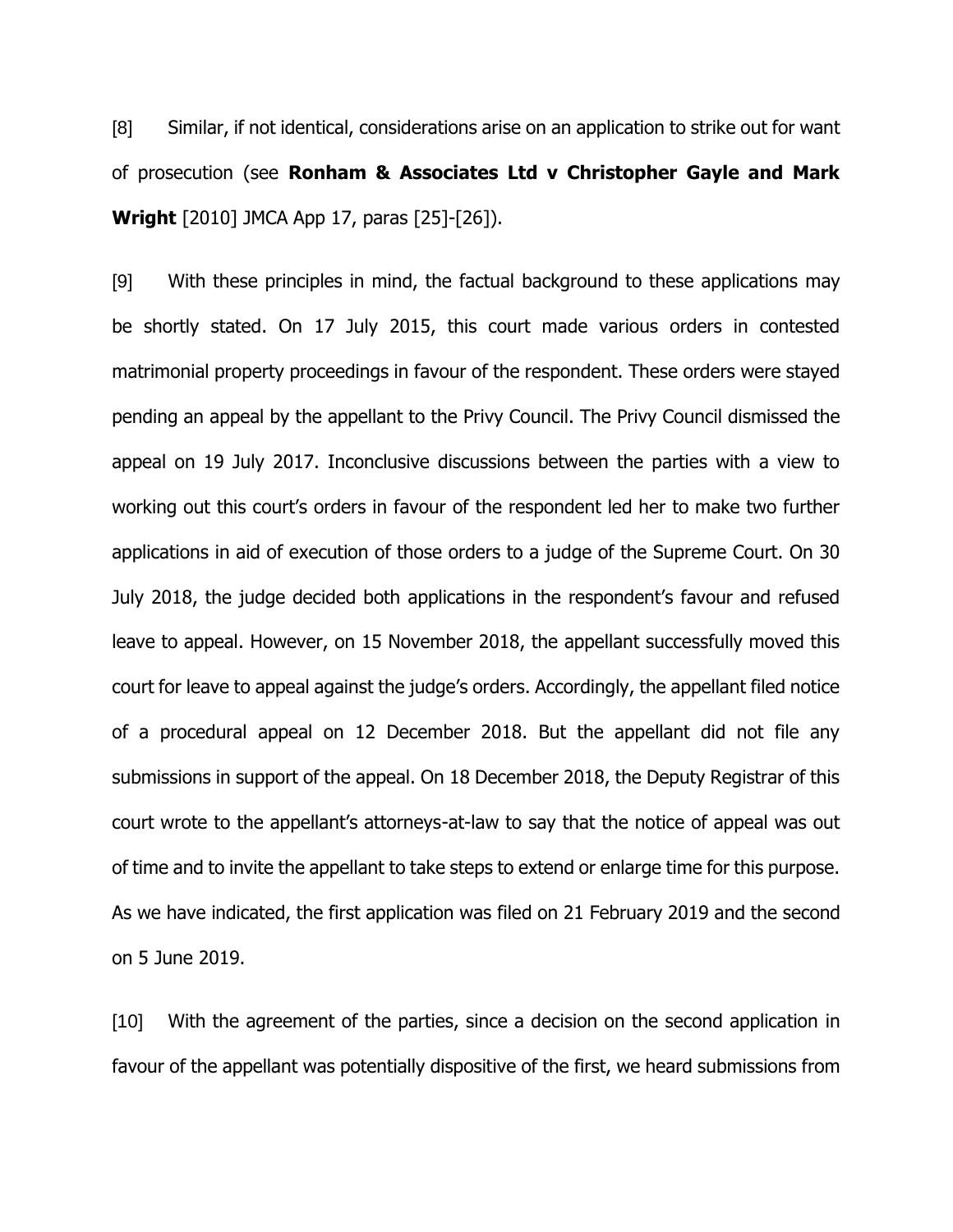Miss Gordon for the appellant on the second application ahead of submissions from Mr Hylton QC for the respondent on the first.

[11] Miss Gordon told us that the filing of the notice of appeal on 12 December 2018 arose from a perceived ambiguity in the provisions of the CAR in respect of the time for filing an appeal in which permission to appeal is required. This ambiguity led the appellant's attorneys-at-law to consider mistakenly that the appeal was in fact filed in time. However, accepting as she now did that the notice of appeal was filed outside of the 14-day period limited by rule 1.11(1)(b) for the purpose, Miss Gordon submitted that the appellant had an appeal with a real prospect of success. In this regard, she relied on the fact that on 15 November 2018, on an application in respect of which the same criterion would have applied, this court granted him permission to appeal.

[12] In response to these submissions, Mr Hylton emphasised the very real prejudice to the respondent, who had been kept out of the property to which this court had found her entitled since 2015. He also directed our attention to the statement of P Harrison JA (as he then was) in **Strachan v Gleaner Co Ltd et al** that "[t]he reasons for the delay must be given by the applicant [for extension of time] and if his affidavit fails to disclose a sufficiently satisfactory one, the court is unlikely to exercise its discretion in his favour". In this case, it was submitted, there was no sufficient reason given for the delay in filing the notice of appeal and the omission to file submissions in support of the appeal and none had been stated. There was therefore no material upon which the court could properly grant an extension.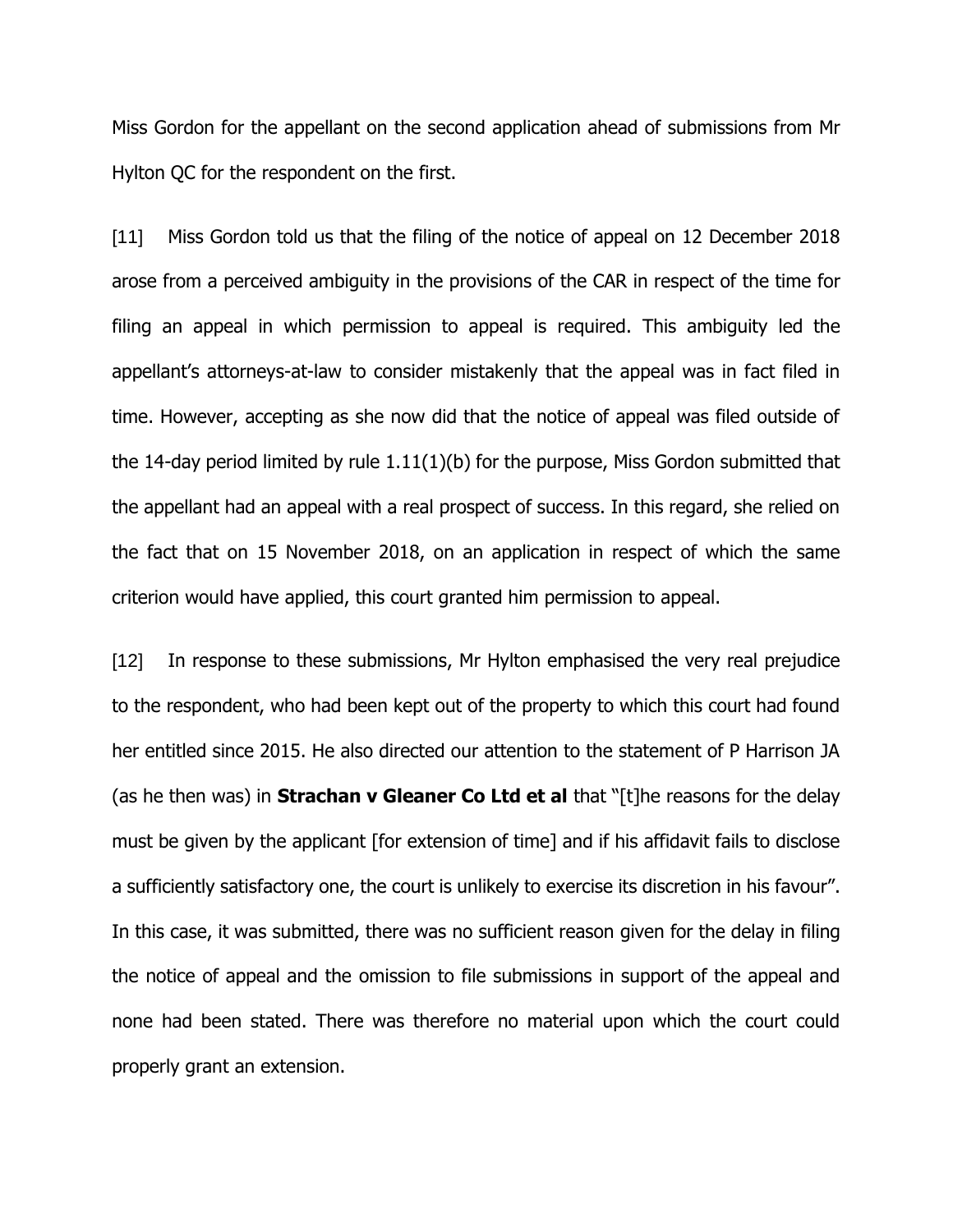[13] On this basis, Mr Hylton submitted that the appellant's application for extension of time should be refused and the respondent's application to strike out the notice of appeal for failure to comply with the applicable rules should be granted.

[14] We agree with Mr Hylton. We note that, in the first place, despite the Deputy Registrar's letter of 18 December 2018 pointing out that the notice of appeal had been filed out of time, the application for extension of time was not filed until several months later – purely defensively, so to speak - when the appellant found himself confronted by an application to strike out the appeal for failure to comply with the rules. In these circumstances, as it seems to us, the appellant was under a clear duty to provide the court explicitly with some material to enable it to decide whether the delay should be excused.

[15] The affidavit of Miss Spence was singularly unhelpful in this regard, stating merely that "[t]he Appellant's failure to file the Notice of Appeal within the stipulated time was not wilful". The affidavit was completely silent on the only two additional matters which Miss Gordon urged on us on her feet, which were that she had misread the rules and that the Deputy Registrar's letter did not come to her attention until sometime late in May 2019.

[16] We therefore approach this application on the footing that the appellant has given no sufficient reason for the delay. However, we accept that it is nevertheless open to the court to exercise its discretion in the appellant's favour if he can show that he has an appeal with a reasonable prospect of success. But beyond the faint suggestion that the